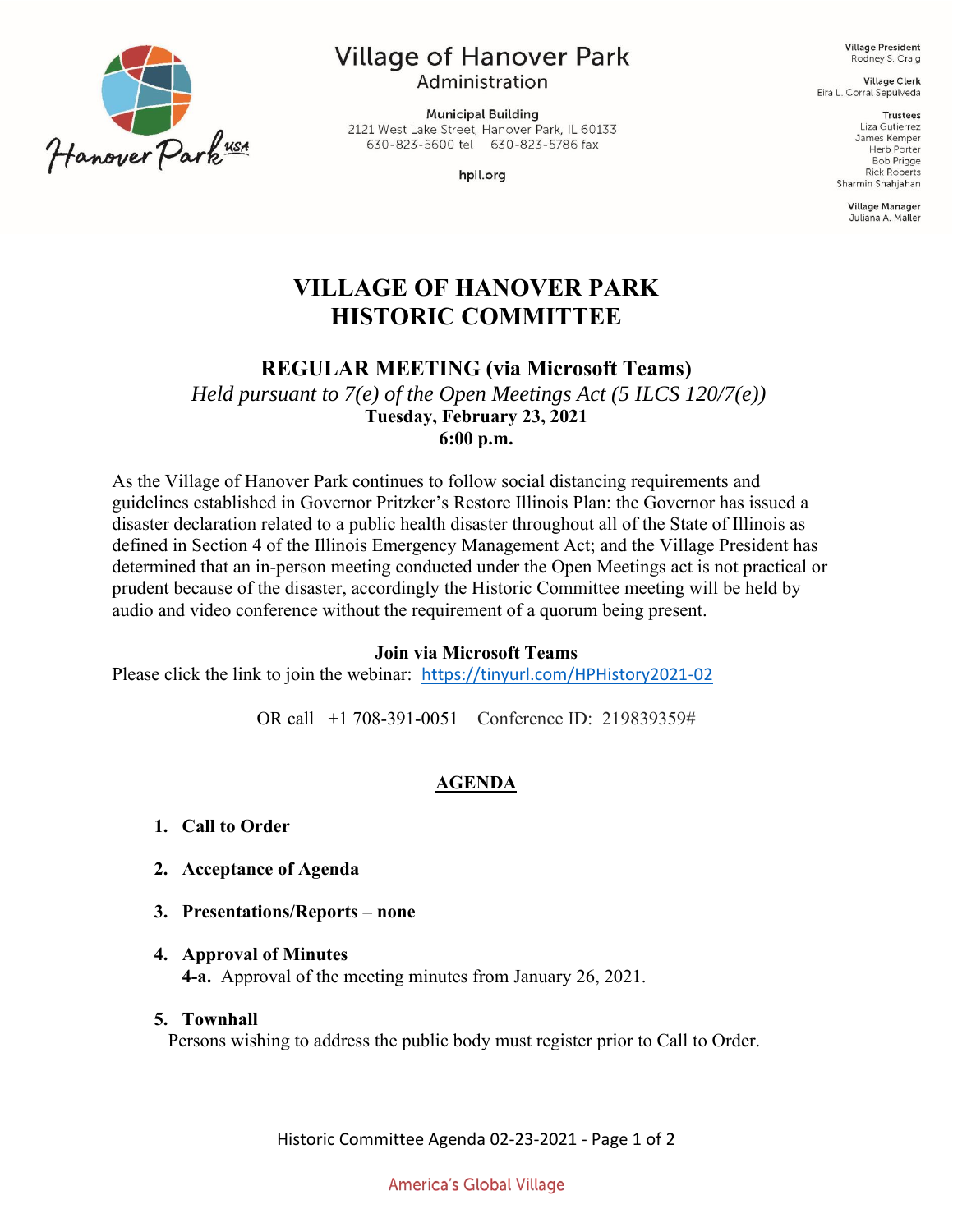Please note that public comment is limited to 5 minutes per speaker

# **6. Action Items – none**

# **7. Old Business**

**7-a.** Wall of Mayors Project (7 Total) – ongoing

**7-b.** Historic Preservation of Photographs – ongoing

**7-c.** Historic Preservation/Organizing Documents/Items of Historical Significance – ongoing

## **8. New Business**

**8-a.** Board Liaison Update

**8-b.** Staff Liaison Update

# **9. Adjournment**

Historic Committee Agenda 1-26-2021 Page 2 of 2

America's Global Village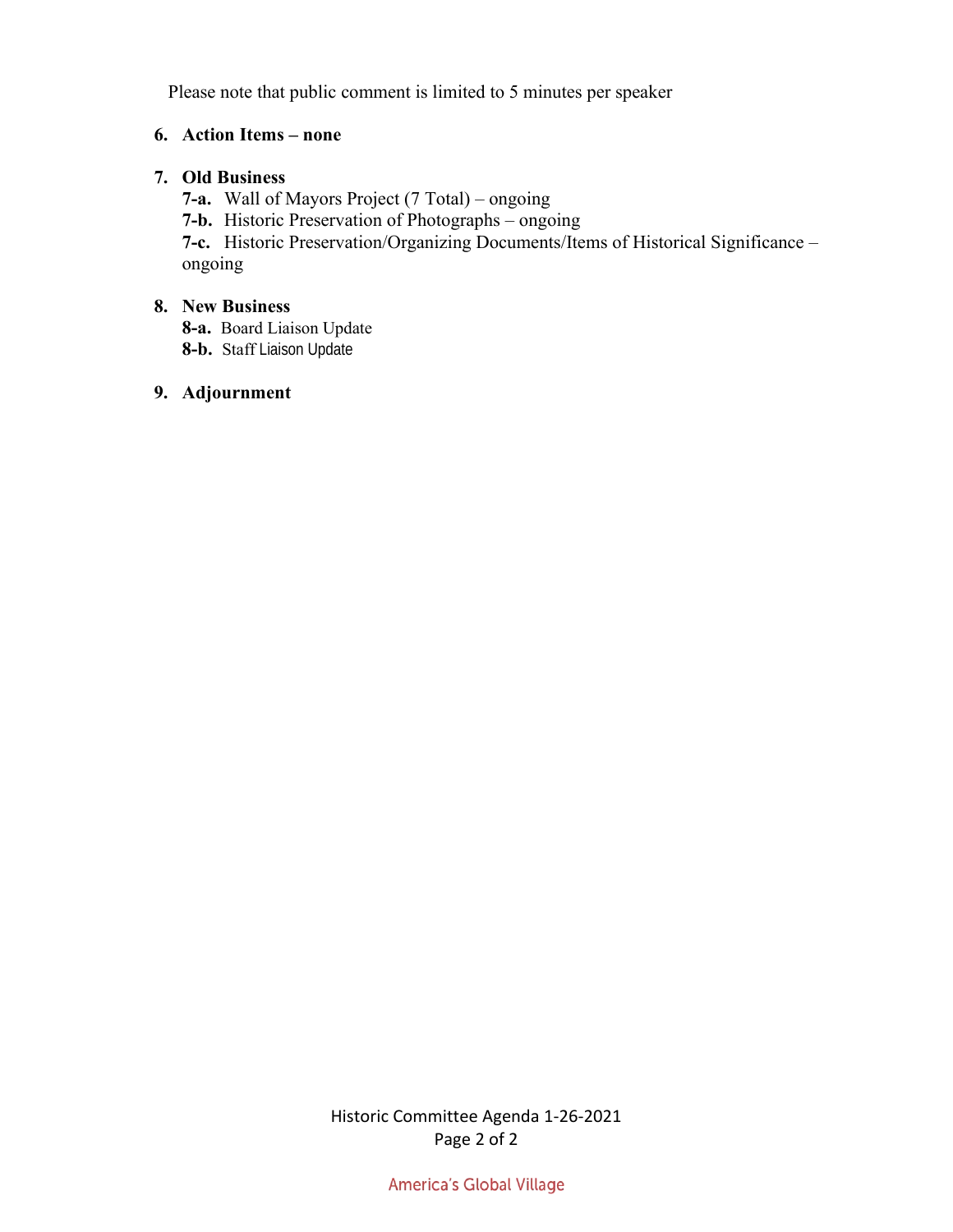

# **Village of Hanover Park** Administration

**Municipal Building** 2121 West Lake Street, Hanover Park, IL 60133 630-823-5600 tel 630-823-5786 fax

hpil.org

**Village President** Rodney S. Craig

**Village Clerk** Eira L. Corral Sepúlveda

> **Trustees** Liza Gutierrez James Kemper Herb Porter **Bob Prigge Rick Roberts** Sharmin Shahiahan

> > Village Manager Juliana A. Maller

#### **VILLAGE OF HANOVER PARK HISTORIC COMMITTEE**

**REGULAR MEETING 2121 W Lake Street, Room 212, Hanover Park, IL**

> **Wednesday, January 22, 2020 6:00 p.m.**

# **MEETING MINUTES**

#### **1. CALL TO ORDER – ROLL CALL**

Chairperson Walther called the meeting to order at 6:06 p.m. and read the following statement:

As the Village of Hanover Park continues to follow social distancing requirements and guidelines established in Governor Pritzker's Restore Illinois Plan: the Governor has issued a disaster declaration related to a public health disaster throughout all of the State of Illinois as defined in Section 4 of the Illinois Emergency Management Act; and the Village President has determined that an in-person meeting conducted under the Open Meetings act is not practical or prudent because of the disaster, accordingly the Historic Committee meeting will be held by audio and video conference without the requirement of a quorum being present.

| PRESENT:                            | Members: | Erika Griesemer, Irene Walther, Trustee Liza Gutierrez,<br>Jon Kunkel   |
|-------------------------------------|----------|-------------------------------------------------------------------------|
| ABSENT:                             | Members: | <b>Ruth Carlson</b>                                                     |
| VILLAGE<br><b>STAFF</b><br>PRESENT: |          | Officer Kevin Pini                                                      |
| <b>GUESTS:</b>                      |          | Lisa Mueller, Technical Services Assistant with Poplar Creek<br>Library |

#### **2. ACCEPTANCE OF AGENDA**

Member Walther made a motion to accept the Agenda for January 22, 2021 which was seconded by Chairperson Kunkel with the name of the committee in the opening statement corrected from Economic Development Committee to Historic Committee. Voice Vote. All Ayes. Motion Passes.

Historic Committee Minutes – January 26, 2021 – Page 1 of 2